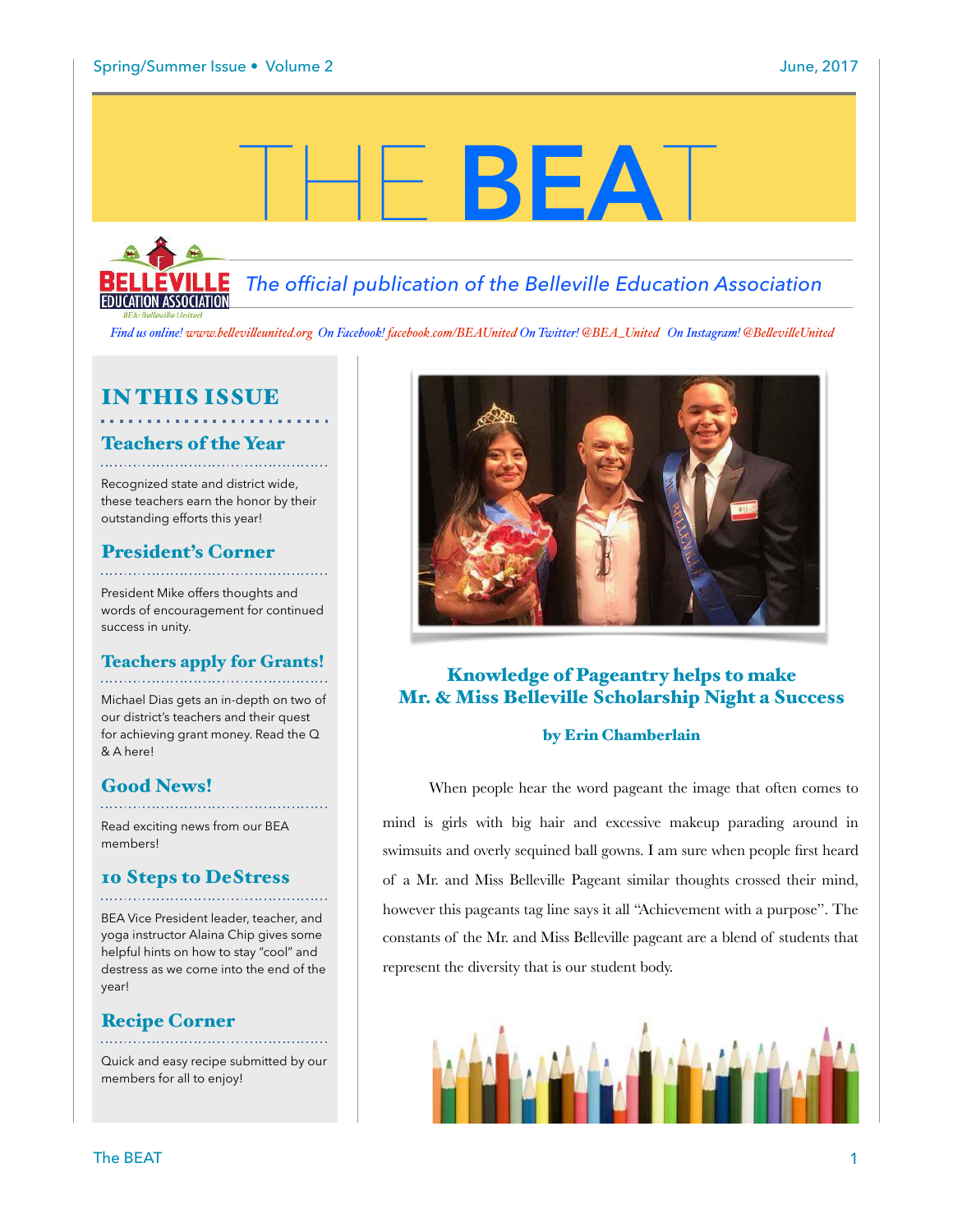### Spring/Summer Issue • Volume 2 June, 2017



### PRESIDENT'S CORNER

We teachers have a professional and moral obligation to provide and uphold the highest standard of education for our students. In today's climate, this is not so easily attained. Although there are many obstacles on a state and local level that hinder us, it is our civic duty and within our moral fiber to overcome and persevere. Fret not, for we are not alone. We are part of a education family in every building, in every district, in every county throughout the state, in every state in the nation. All of us are experiencing the same struggles and all of us must work even harder to tow the line for public education. This is our reality.

Now, raise your chin and stand up tall because you play an integral part in childrens lives. You are who they are going to remember when they grow to be adults. You influence how pleasant their day is going to be. You give them hope. You give them comfort. You ease thier pain and help them cope with the struggles they face in their lives. You show them love. You help develop the person and citizen they will become. You change lives, you build communities, you shape the future of our country . Don't let anyone convince you otherwise. You provide the single most important service to your community. If I could offer you one piece of advise it would be to continue to give your all to the job you were born to do.

May God bless you all,

Mike Mignone

The pageant was started in 2014 by Mr. Gary Politano, who has worked for over 30 years as beauty and image consultant including several years judging local pageants and working as part of the Miss Universe organization. His vision was to have a way to give out scholarships to students who were well rounded not just the tops students or top athletes in the building. During that first year many people thought this was just a silly school event however the night of blew away any doubts those nay say had. Contestants were asked to pick a platform in which they would advocate and help raise awareness for, they had to sit through a 7 minute interview which counted for half their score, as well as have speaking pieces for both their active wear and formal wear.

This pageant has grown to be more than what was first envisioned around a piano in the Belleville Public library. In 2017 the pageant received great news, they would now be sponsored by the Municipal Alliance as well as the Governor's Alliance against drugs and alcohol. The winners would now become spokespeople for the just say no to drugs campaign throughout the district. As a result of this new sponsorship this year's constants had to create a 20-30 second public service announcement in lieu of a final question. As the pageant continues to grow we hope to continue to see a better representation of the student body. In the last few years we have seen the pageant to include and welcome students who were classified, varied in sexual orientation,and for the first time in 2017 we welcomed our first transgender contestant.

This years top ten shows the true diversity of our school. Our Mr. Belleville 2017 is Elvin Perez who stole the show by taken the activewear assignment to a new level and creating an original rap for his tag line. Miss Belleville 2017 is Domenica Guman who aspires to be an American Ambassador and attend Georgetown University.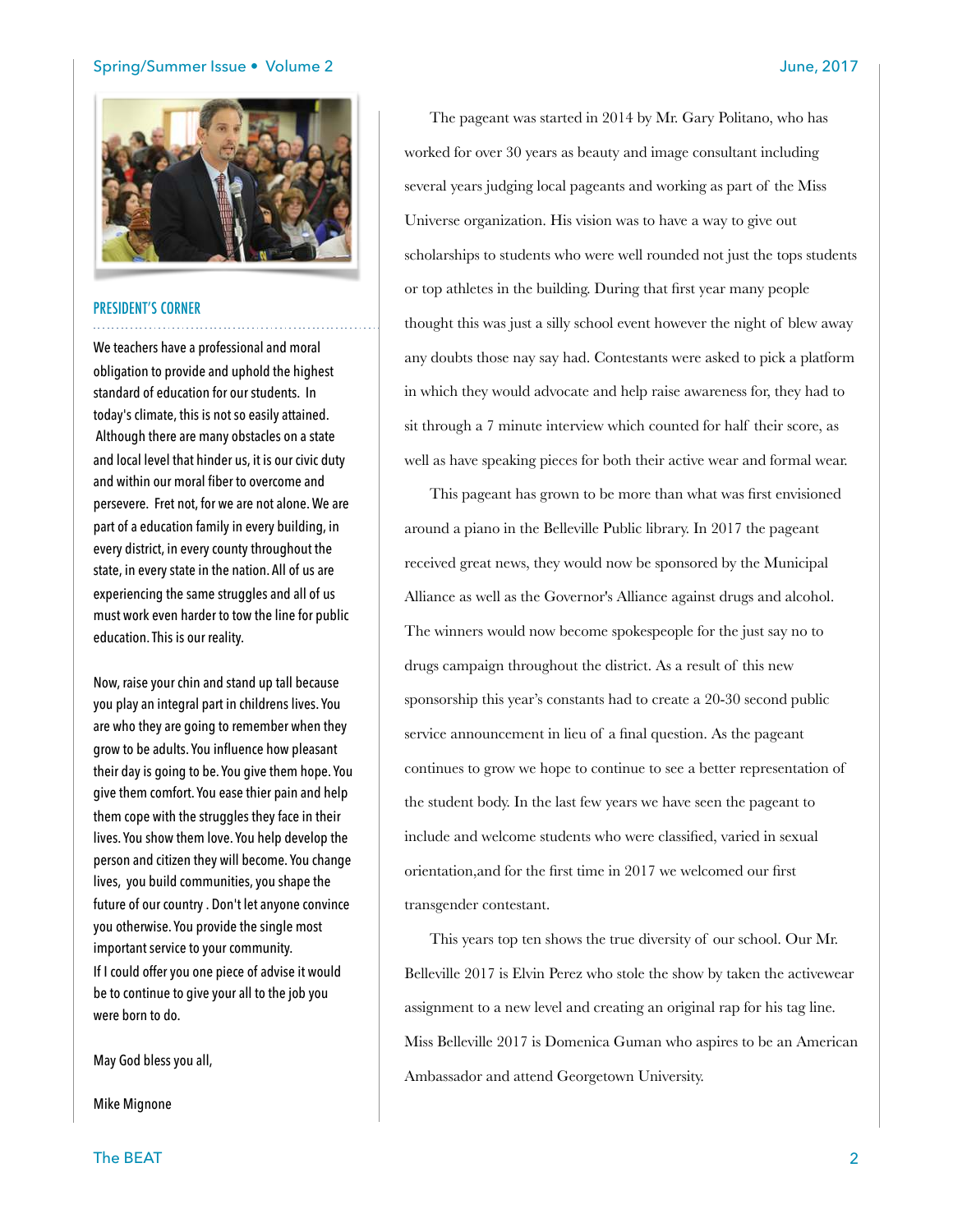# *Congratulations to our Governor's Teachers of the Year*

| School #3     | Sheri Jamison, Teacher           | Maria Pastor, Educational Services<br>Professional      |
|---------------|----------------------------------|---------------------------------------------------------|
| School #4     | Theresa DeMelo, Teacher          | Roseanne Lambrugo, Educational<br>Services Professional |
| School #5     | Genevieve Trocolor, Teacher      | Janice Giangrande, Educational Services<br>Professional |
| School #7     | Cara Robertello, Teacher         | Anna Morella, Educational Services Professional         |
| School #8     | Krystyna Basara, Teacher         | Arvie Flores, Educational Services Professional         |
| School #9     | Flora Giaimo, Teacher            | Ann Monahan, Educational Services Professional          |
| School #10    | Tina Mastrangelo, Teacher        | Stephanie Bermudez, Educational Services Professional   |
| Middle School | Robert Silvera, Teacher (former) | Susan Tartaglia, Educational Services Professional      |
| High School   | Christine Driskill, Teacher      | Gina Hyams, Educational Services Professional           |

# *Grant Session Q&A*

*Two of our colleagues are in the vetting process for potential grants. Michael Dias asked them some questions on the process.* 

### Ms. Debra McDonagh, Special Ed. Teacher/ Grades 3-4-5 - School Three

### **Explain the grant...what are the stipulations?**

NJEA Fredrick L. HIPP Grant- School #3 Garden (Our motto is ...School Three is the place to... bee!) So, why not plant a garden, right? All areas of our curriculum would be included: Math, Science, L.A., SS, etc. each grade/ class would showcase what they have done to assist the garden and our community.

### **Who was involved beside yourself, if anyone else?**

Several teachers, The Green Committee, and Mr. Rhodes, our Principal, meet monthly to discuss what needs to be done for our raised flower beds on the side of our school. NJEA will give up to \$10,000 per year for this garden. I have asked for a Greenhouse as well to cover the flowerbeds in all weather and protect what we plant from animals, neighborhood pets, etc. Tools, dirt, seeds, etc. were also written into the items we would purchase if we were rewarded the monies. Staff would continue to meet to discuss progress of the garden and how to improve our flowerbeds and spaces.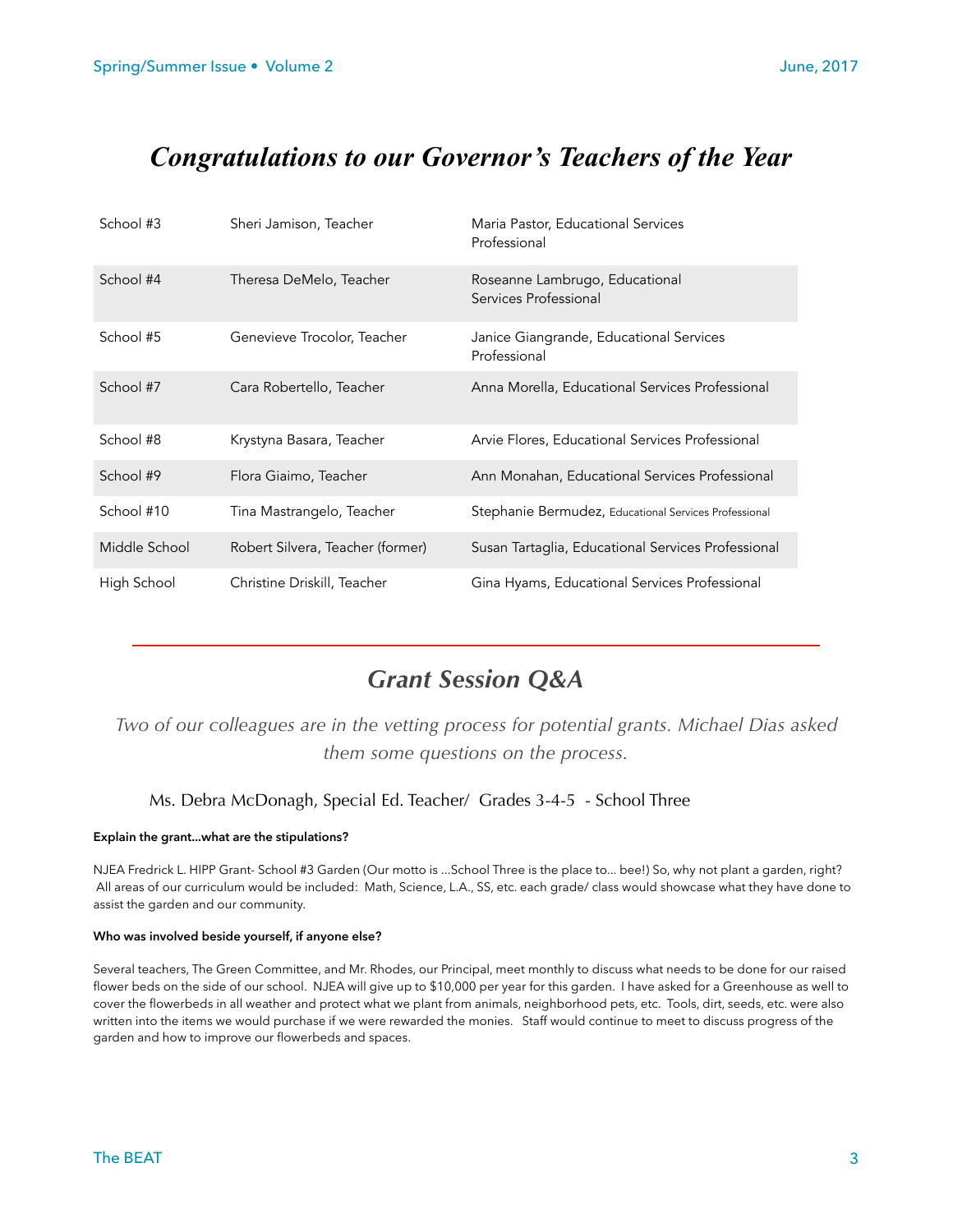# GOOD NEWS *from our* BEA members!

MARRIAGES/ UNIONS: Emily Mastrobuono married Feb. 19th 2017

ARRIVALS TO BE: Paula Metz due June 23rd, School 4.

Lauren Morin due May 23rd, School 4.

ARRIVALS: Noelle Acasio (Ruggerio) gave birth on November 13th 2016 to a baby girl named Sofia.

Maria Calhoun gave birth on December 16, 2016 at 1:25pm to a baby boy named Chase Hunter Calhoun.

Gina Conte-Pignataro gave birth to a baby boy, Joe Louis Pignataro on January 27, 2017, 10 lbs., 7 oz, and 21 inches long.

ToniAnn Ferraiolo gave birth on April 15th, 2017 at 1:08am to a baby girl named Charlotte Jae Falduto.

Diana Kucko gave birth on November 17th, 2016, 12:58pm, to a baby boy named Cameron Vincent Kucko.

Nina Witel, School 4 gave birth to Eva Mitel at 1:24am May 26, 7 lbs 12 oz, 19 1/2 inches.

### RETIREMENTS:

Patricia Villanova-Cimmet 21 years of service (School 4 - Paraprofessional)

Lorraine Castro, School #8 - June 2017, after 32 years of service in Belleville (35 years teaching total)

Gregory McTigue - June 2017, after 33 years of service (Belleville Middle School Physical Education)

The School 8 Family Welcomes:

- Jennifer Abrams, 2nd grade
- Erin Lewis, 5th Grade
- Principal Bob Silvera

*If you have any news such as birth announcements, engagements, weddings, memorials, birthdays, new home purchases, or anything you would like to share, please email [dias72@aol.com](mailto:dias72@aol.com) to be included in an upcoming issue!*

### **Who benefits from it certain students, age group, whole building etc?**

All the students, from Pre-K to 5th would assist in planting, watering, weeding, and the overall care of the garden. We would make a plan as to the jobs of each grade and classes would rotate their visits outside once the weather is appropriate for planting and caring for our plants. When anything is eaten (such as cucumbers, tomatoes, etc., all students would taste these foods if they so desire). Plants that grow would be displayed around the school. There is nothing like getting your hands in soil and feel like you are contributing to a school-wide activity and goal!

### **How much is it for?**

The Proposed Grant for the tools, materials, and greenhouse comes to a little under \$10,000 (approximately \$9,569.08)

### **When will you find out if you will be rewarded the grant?**

I was told between May and June, the project can not start before June 1 and runs until August, 2018.

### **Any additional information you can share?**

The Hipp Grant Application is spotlighted in every NJEA monthly magazine we get mailed to our homes. It is also on the NJEA website. It is straightforward and you may outline your vision as to how to improve his/ her school with these monies.

### Mr. Ryan Sheridan, Careers and Technical Education -

### High School

### **Explain the grant…?**

The project plan is to develop a student based educational website. On the website, some of the innovative features will include but not be limited to National Honor Society local students fielding inquiries from needy students regarding homework help, creating and uploading educational videos produced and filmed by local students in the television production studio, uploading educational documents created by students, uploading educational games coded and created by local students, uploading highlights of class trips filmed and edited by local students, and other cutting edge ideas. Similar to the Khan Academy website, but much more local, this project is entirely made by local students for local students. In this way, the needs of the local community will be specifically addressed and a strong sense of student pride and ownership will be created.

A world class website with educational video tutorials in all content areas, educational resources created by students, educational games coded by students, and a peer to peer virtual homework helper program will be created. The Mass Communications students will film and edit all the video tutorials. The website will include a positive reinforcement section that highlights student achievements. It will also feature highlights of class trips filmed and edited by students. The website will also tutor students in career and college readiness skills via student produced tutorials.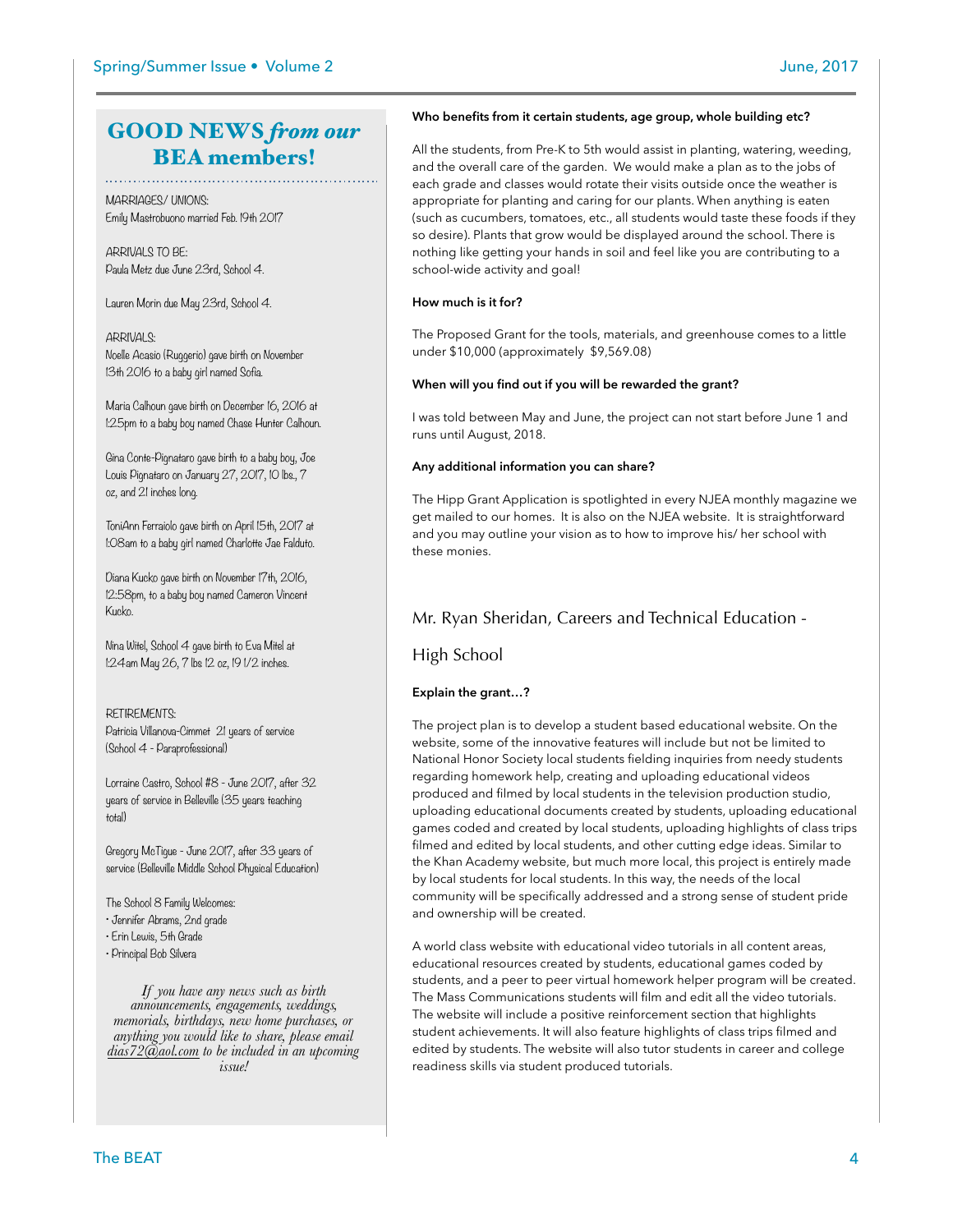### **What are the stipulations….?**

Extensive collaboration will occur in the school and community. Within the school system, teachers and students will work collaboratively to produce world class quality educational documents and video tutorials.

Within the community, parents will be invited to give their input and feedback on the effectiveness of the website. In fact, there will be a feedback section from the community on the website that will be monitored by the educators and students involved in the project.

Furthermore, students will visit educational sites and create educational videos highlighting the reflective lessons learned from school trips.

In addition, students will interview local members such as policemen, firemen, attorneys, accountants, reporters, doctors, nurses, and others. These interviews will be filmed and uploaded to the website to increase the career readiness skills of the students.

Students will create a unique logo that will be inserted on apparel, stationery, and other school supplies. These products will be sold at the school store and the local community to generate funds to help sustain the website.

With regards to monitoring, the students and educators involved on the project will survey the students, parents and community via an online poll. Also the website will have virtual analytics to monitor the frequency of the visitors to the website. The students and educators involved in this project will use this data to continuously improve the project.

If awarded, The project leader Mr. Fabiano and his co-advisor Mr. Sheridan will visit other schools to demonstrate how to implement a similar program, present workshops at the NJEA convention, author scholarly articles on the project that will be submitted to the NJEA magazine and newspapers, and the project team will film a documentary highlighting how the project can be replicated and air the documentary on television and on YouTube. Also, television production crews that the project team already has relationships with will be invited to highlight the project and air it so other schools can replicate the project.

No project of this kind has ever been implemented in the district. There is a dire need for students to have organic online homegrown peer produced learning resources and peer tutoring online. To date, the project has already begun. The implementation team has been formed and the website beta version is being discussed and programmed to limited capacity. However, due to the lack of necessary resources, the full project cannot be launched without the NJEA Frederick L. Hipp Foundation for Excellence in Education grant funds being awarded.

#### **Who was involved besides yourself, if anyone else?**

Mr. Gerard Fabiano, Belleville High School Educator, the Project Leader. I am the co-advisor for this grant. A team of students as seen in the picture.

### **Who benefits from it certain students, age group, whole building etc.?**

The project will specifically assist over 4,584 students in the district. The grade level targeted is Grades 1-12. The ages targeted are from 6 to 18. The school district has a very diverse ethnic and cultural background.

### **How much is it for?**

\$9,763 Dollars

**When will you find out if you will be rewarded the grant** 

In May, 2017

#### **Any pertinent information that you care to share. website a jpeg etc**

Please regard the picture of the students and teachers involved.

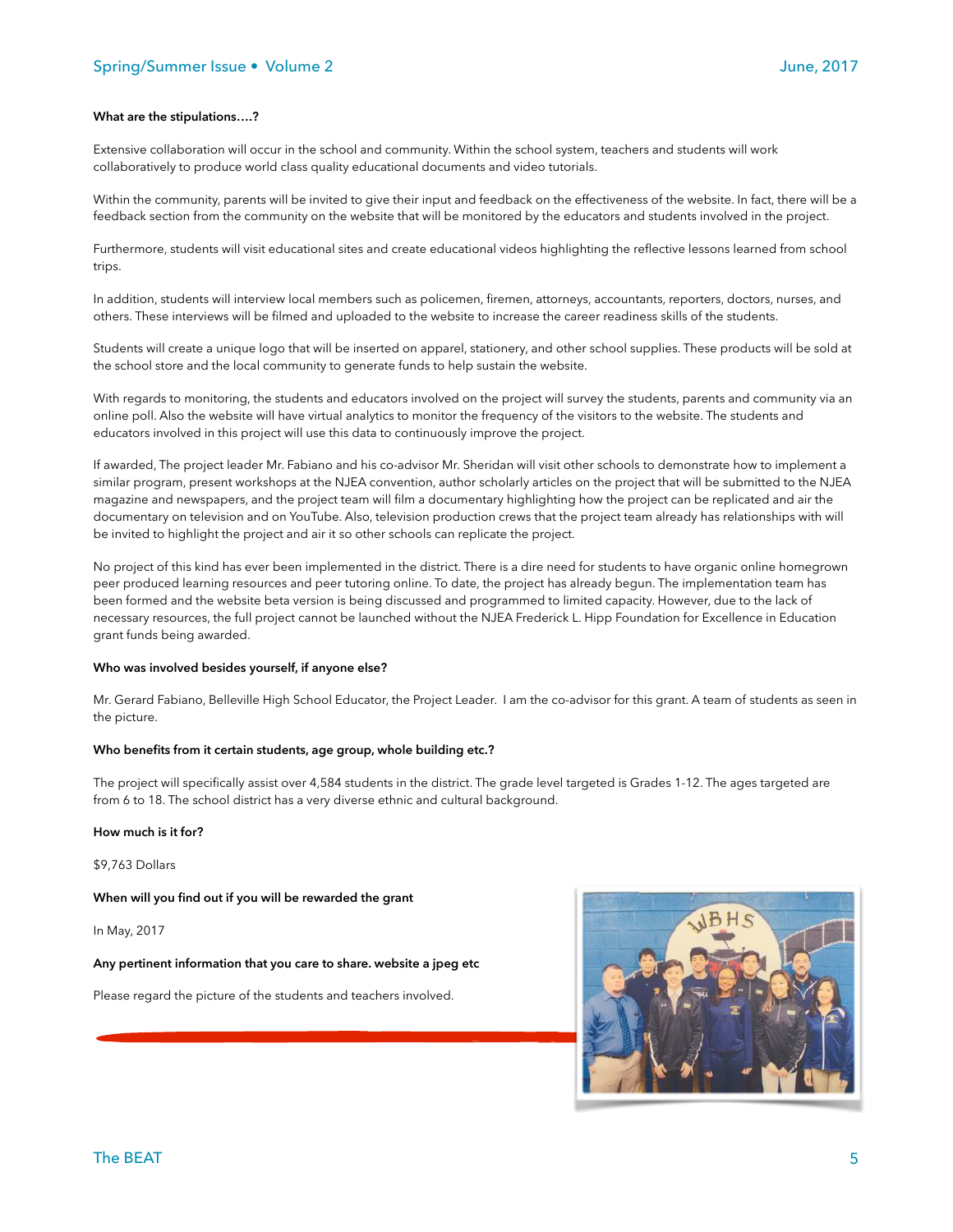# Yoga and The Stressed Teacher: Tips on how to DeStress During the WorkDay

Alaina's Top Ten Tips:

*1. Gentle stretching: For example, reach your arms over your head and inhale; exhale as you float your arms back to your sides.* 

*2. Take a walk during your lunch break. If that's impossible, look out the window and daydream.* 

*3. Read something that isn't work related each day. Take 5 minutes and read an article, a poem and/or a chapter from a book. There are many quick daily meditation type books out there that offer a quick read.* 

*4. Keep a yoga mat rolled up under your desk so you can sit on the floor and ground down. Let your legs stretch in front of you and breathe* 

*5. Take a deep breath. In fact take 50. Start at 50 and count down in your head. Count the inhale and the exhale. Inhale 50, exhale 49, inhale 48, exhale 47…. When you get down to 20 only count the exhales. Inhale, exhale 20. Inhale, exhale 19….* 

*6. Keep a quote that speaks to you taped to a folder, desk, or a space where you look. You can also use an object such as a river rock, a sea shell, or a picture of a space that calms your mind. Allow yourself to look and concentrate on that object for a few minutes with mindfulness.* 

*7. When we get a break, often we go to our phones, but that is just sending more information into our minds. Take 5 minutes and just sit in silence. There have been days where I have found that much needed silence in my parked car.* 

*8. Try meditating. There are many apps for beginners that are pretty good for starting a meditation or mindfulness practice. You* 

*can put your ear buds in and listen to a guided meditation during your lunch break.* 

*9. Play music.* 

*10. Ask yourself, "Will this matter in 5 years?"* 

*My favorite way is laughing with my colleagues. What you think, you create. Focus on all the positive - You have everything you need.* 

*You are enough.* 

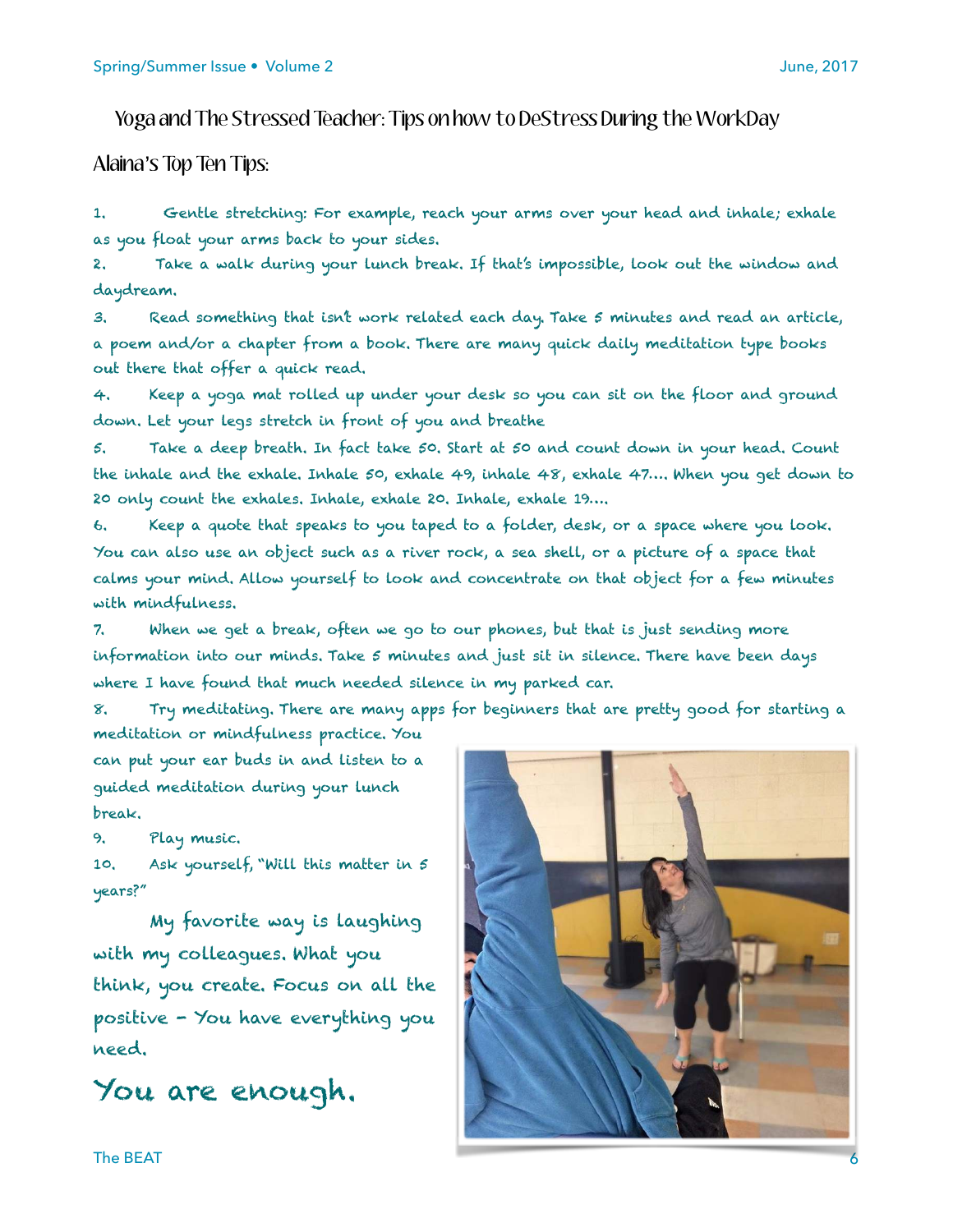# LESSON SPOTLIGHTS - Stress Free Activity Zone

LESSON PLAN #1 - FOR THE MIDDLE AND UPPER GRADES

# Striking Out Stress: A 'Gallery Walk' Activity

# **Subjects**

Health Mental Health Our Bodies

## **Grades 6-8 9-12**

# **Brief Description**

This lesson teaches about stress and how to cope with its effects.

# **Objectives**

Students will be able to:

- identify situations that cause feelings of stress.
- determine and discuss positive/healthy ways to cope with stressful situations.

# **Materials Needed**

6 sheets of poster board (or chart paper) 6 crayons or magic markers adhesive tape CD or audio tape player and a selection of lively music chalk

# **Lesson Plan**

Discuss with students the definition of stress. Write students thoughts on a chalkboard or chart as they express them. After a brief period of sharing, review with students the ideas they have offered.

Emphasize that stress can cause powerful feelings, as well as biological changes in the body. Allow students to brainstorm some feelings and biological changes that stress can cause. Write their responses on a board or chart.

Students responses have no doubt included ideas related to the "fight or flight" theory of stress response. If not, introduce this theory. You will find useful resources on the Internet, including The Fight or Flight Response.

Next, arrange students into six groups. Position each group in an area of the classroom and tape a sheet of poster board to the wall by each group. Each poster should feature one of the headings below:

Situations that Make Me Angry Situations that Make Me Frustrated Situations that Make Me Worry Situations that Make Me Happy Situations that Take a Lot of Time Situations that Take Money

Tell each group they have 1-2 minutes to write down their responses to the situation on the poster in front of them. You might play music (something lively) while the students are engaged in the activity.

When the designated time is up, have students move to the poster to their right. Allow two more minutes to respond to the situation at the top of the poster that is now in front of them.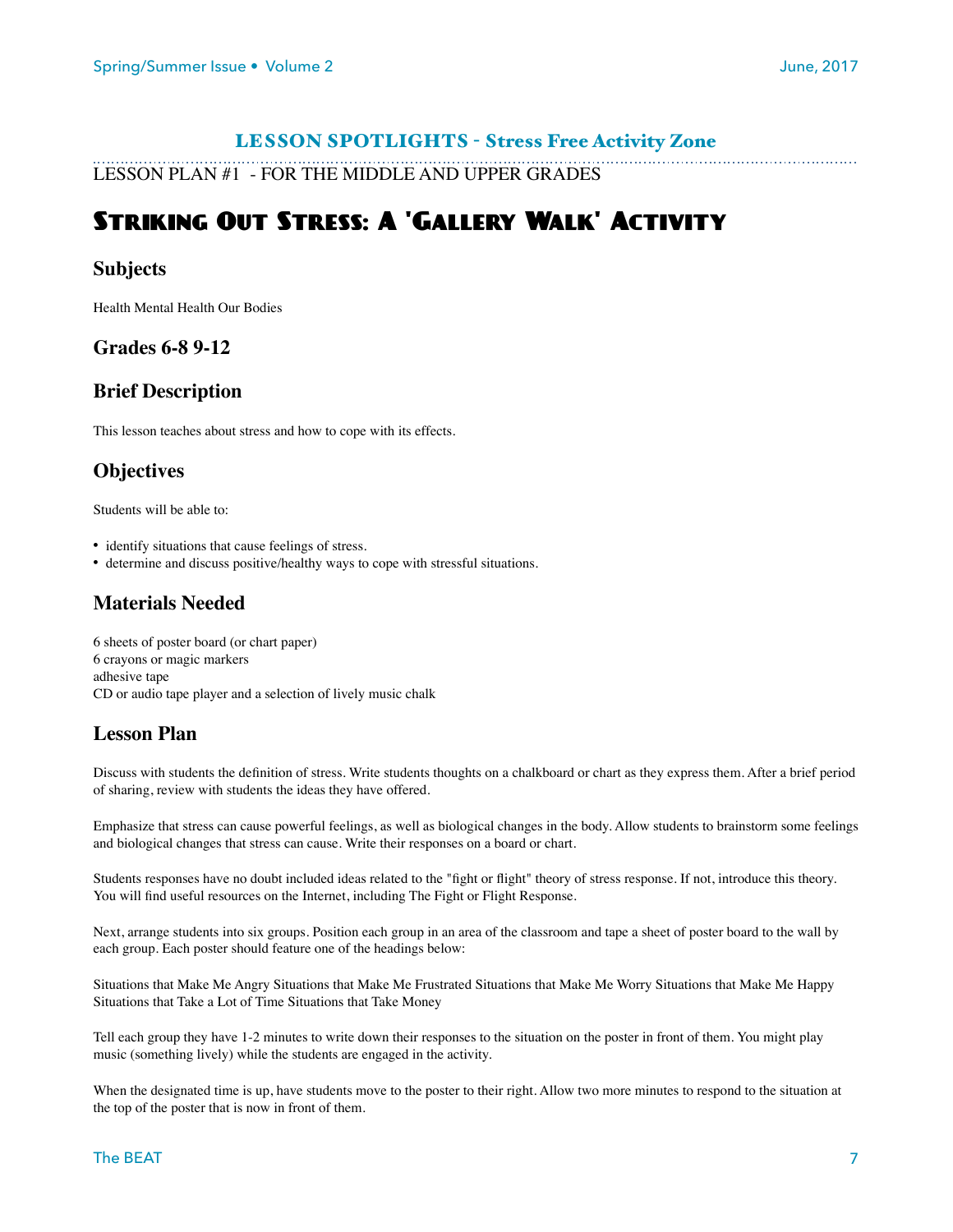### Spring/Summer Issue • Volume 2 June, 2017

Continue rotating until each group has had a chance to write their responses to the situations on all six posters. Then have a spokesperson from each group read the responses on the poster in front of them. Discuss similarities, insights, or perceptions related to the ideas listed. Talk about which responses are positive stressors and which are negative stressors.

Have students return to their seats. As a class, brainstorm appropriate and healthy strategies to cope with the stressful situations they wrote about. Students should take notes on those strategies. (You might provide a handout with the six headings and room for notes beneath each).

### **Assessment**

After the activity and discussion, quiz students about appropriate strategies for dealing with stress. You might pose specific situations and have students suggest appropriate responses. Alternatively, students might role-play appropriate responses to stressful situations.

LESSON PLAN #2 - FOR THE YOUNGER AND MIDDLE GRADES

# A Laugh and a Half: Students Make Funny-Poem Mobiles

### **Subjects**

#### **Arts & Humanities**

Language Arts, Literature, Visual Arts

**Educational Technology** 

### **Grades K-2 3-5 6-8**

## **Brief Description**

Students find their favorite funny poems -- and write their own -- to hang from smile-mobiles. Student work sheet provided.

# **Objectives**

- Students read a variety of funny poems.
- share those poems within their groups.
- choose their favorite poems.
- use those poems as inspiration as they write funny poems of their own.
- create smile-mobiles on which they display their favorite funny poems.
- present their favorite funny poems to their classmates.

# **Materials Needed**

books of poems that include many humorous poems and/or

### The BEAT 8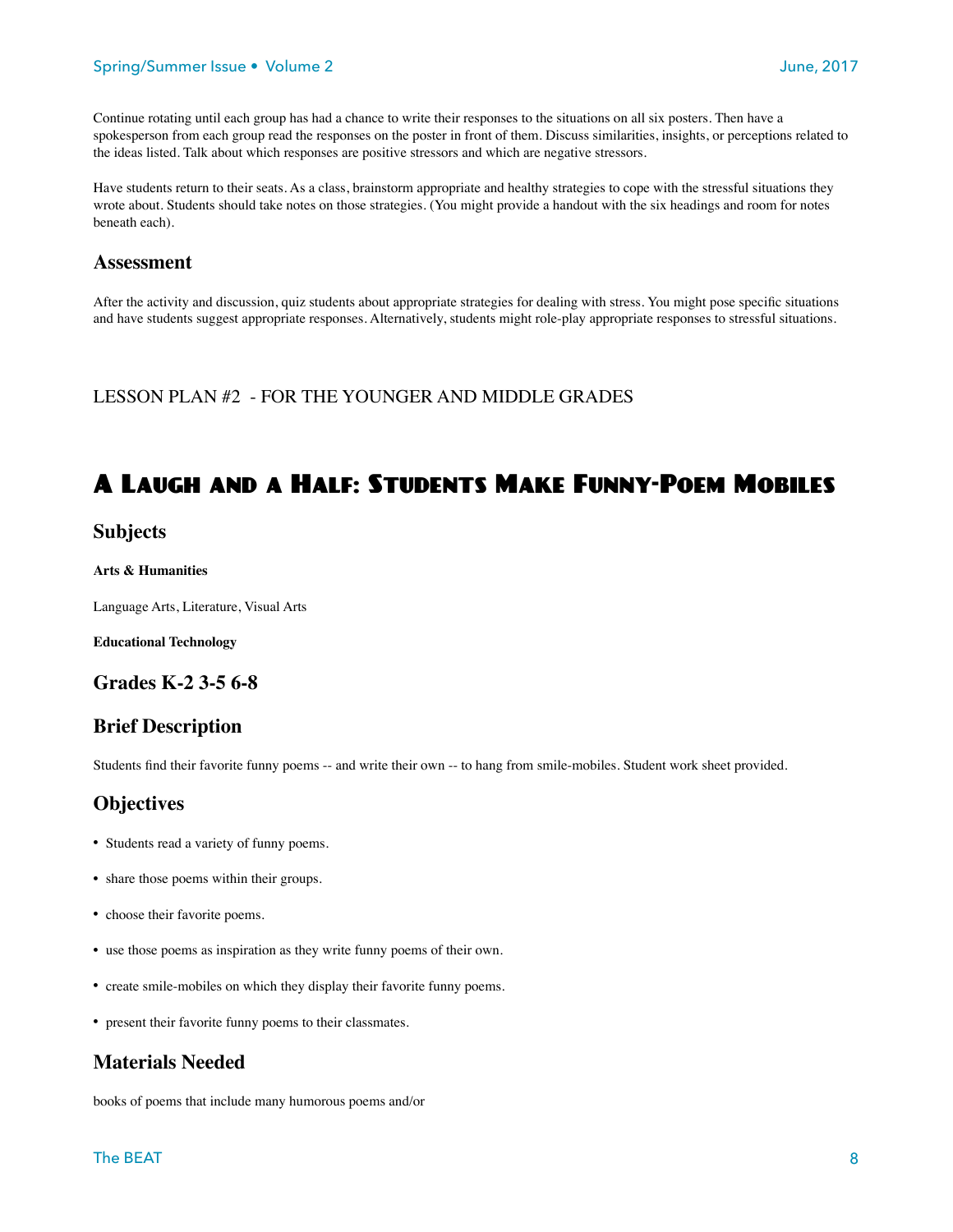copies of funny poems printed from the Internet,

funny poem work sheet (provided) materials for creating mobiles - *Source: go to lesson plans on Education World for more information*

(See **Make a Mobile** below for a variety of different mobiles students might create.)

### **Lesson Plan**

This activity, which works well in 30-minute segments over a week or two, can be done in the classroom, the computer lab, or the library. In advance of the lesson, gather a large number of books of poems. You might include humorous poems by such poets as Shel Silverstein, Jack Prelutsky, Karla Kuskin, Grandpa Tucker, Kenn Nesbitt, Dr. Seuss, Ogden Nash, Robert Pottle, and Edward Lear.

Explain to students that they are going to create mobiles from which they will hang six funny poems -- five of their favorites *plus* one original funny poem!

Organize students into small groups. Divide the funny poems you gather from book and Internet sources into stacks; you should have as many stacks as you have groups of students. Provide each group with a stack of poem sources and a pad of sticky notes. Allow students to spend 15 minutes of each session simply reading funny poems. Have each student mark his or her favorite poem with a sticky note with his or her name on it so kids don't lose track of where they found the poems and so other students don't select the same poems. At the end of 15 minutes, ask each student to share one funny poem with the other members of his or her group. During the last five minutes of the period, have each student write on a sheet of paper the title of the funniest poem he or she found that day and the source (book title or URL) of the poem.

Repeat this activity on successive days. Rotate the stacks of books so each group gets a new stack each day. At the end of the week, each student will have collected five funny poems.

Now that you have inspired students with laughter, use one more class period to have students write original funny poems.

The next step is to have students create funny poem mobiles. Education World has provided a work sheet with a large laughing mouth on it. Distribute six copies of the work sheet to each student. Have students write each of their five favorite poems and their one original poem inside the mouth of a work sheet. Then have them glue the mouths to a sheet of thin poster board or oak tag.

Now they are ready to create mobiles of funny poems. Mobiles can be created in many ways; a variety of mobiles are provided below.

### **Make a Mobile**

Following are directions for making a variety of mobiles from simple materials.

Make a mobile using coat hangers and string. Make a mobile from drinking straws and paper clips. Make a mobile using twigs and thread. Make a mobile from cardboard and string.

#### **Lesson Notes**

Every poem on the students' mobiles must include source information, including the author's name and the title of the book or the Web site URL where they found the poem. That information can be written on the back of the mouth.

If a poem is too long to fit inside the mouth work sheet, students can choose a verse or two to include on their mobiles.

The mouth on the work sheet does not include any lines to help guide students' printing or handwriting. If your students would benefit from having a lined version of this work sheet, you can print the work sheet, draw in lines of an appropriate width, and then copy the lined version of the work sheet for students.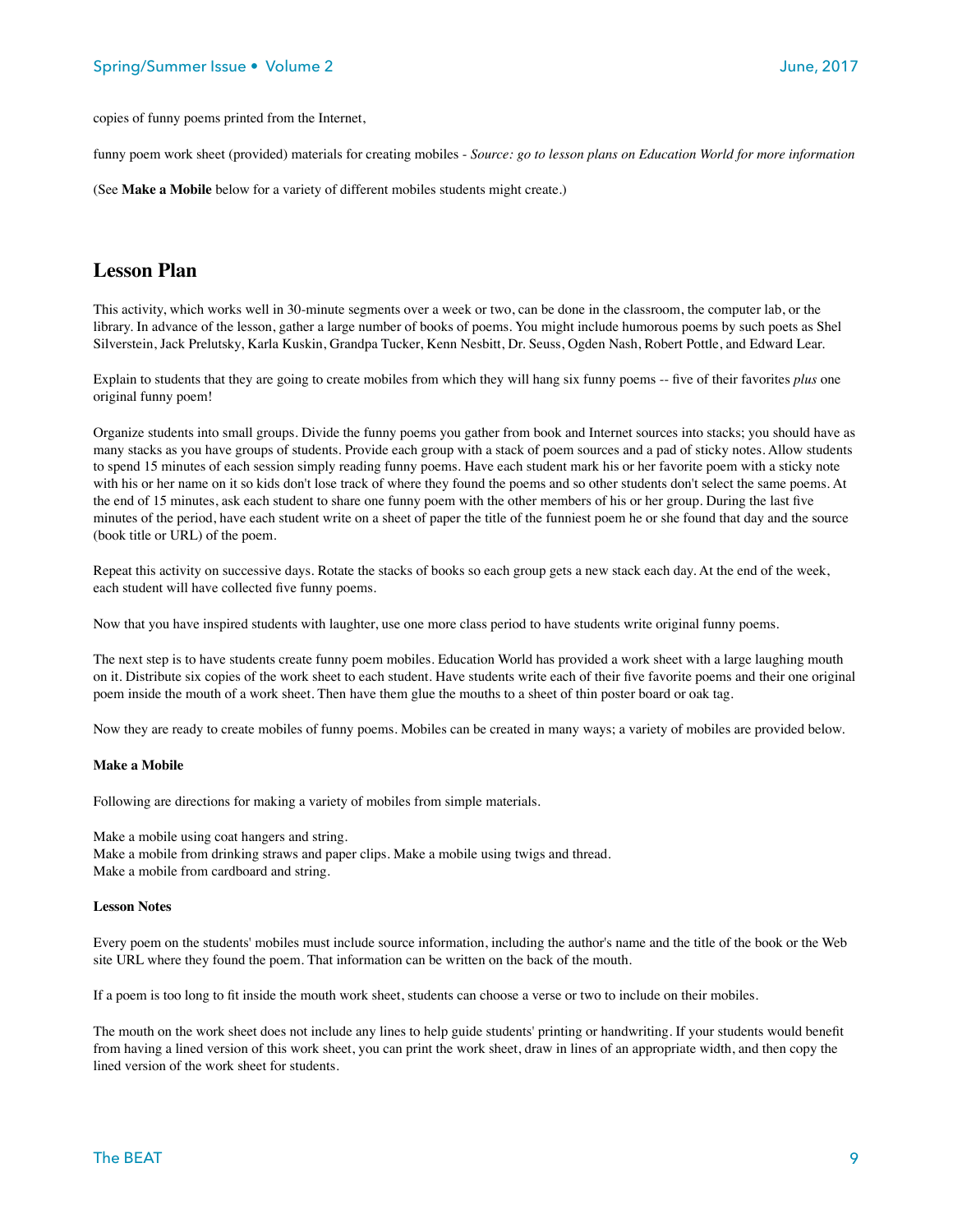### Spring/Summer Issue • Volume 2 June, 2017

Students can also use a word processor to type the poems onto the work sheets. Teachers of younger students might need to set the margins for this activity so students' poems print within the mouth illustration on the work sheet.

Students might use red paint, glitter, lipstick, or other art materials to add color to the lips on their smile-mobiles.

### **Extend the Lesson**

After students create their mobiles, each student should prepare his or her favorite funny poem to present to the class in a mini poetry slam! If possible, have students memorize their poems and practice in small groups before presenting their poems to the entire class. Students should also be prepared to share the names of the authors and the sources of their poems.

Video or tape record students' presentations, and share them with parents on parent's night.

Hang student mobiles from the classroom ceiling.

If this activity stretches over several days, spend at least one of those days in the

computer lab. Provide students with the list of URLs below. Those URLs offer

sources of some very funny poems!

### **Funny Poems on the Internet**

Following are some excellent Internet sources of humorous poems, try to google to get more information:

Giggle Poetry Poetry4Kids by Kenn Nesbitt Giggle, Giggle, Snicker, Laugh -- Poems by Robert Pottle Poems by Shel Silverstein The Best of Shel Silverstein Edward Lear: A Book of Nonsense Poem Hunter: Ogden Nash

### **Assessment**

Students and teachers grade each poem presentation on a scale of 1 to 4:

 $4 =$  superb presentation of the poem  $-$  read with lots of expression and humor

 $3 =$  very good presentation of the poem  $-$  well practiced and entertaining

 $2 =$  solid presentation of the poem  $-$  could have used a little more expression

1 = good presentation of the poem -- expression needs some work

Allow students whose presentations receive a score of 1 or 2 to redo them to raise their scores.

# RECIPE CORNER

# *Make it a Liquid Lunch*

*"S*ou*p is a nu*tr*iti*on*al life-hack," says Nic*ol*e Centeno, auth*or *of the c*oo*kb*oo*k Splendid Sp*oo*n and CEO of the s*ou*p-deliv*er*y c*om*pany of the same name. "It's efficient and n*ou*rishing and keeps y*ou *fueled f*or *h*ou*rs* ou*tside with*ou*t weighing y*ou *d*ow*n." It's also a f*oo*lpr*oo*f* on*e-pot w*on*d*er*. Buy a stack of plastic pint c*on*tain*er*s f*or *single-s*er*ving st*or*age in the* fr*idge* or fr*eez*er*, and reheat f*or *lunch as needed. Centeno's fav*or*ite he*ar*ty s*ou*p, kale and lentil, is loaded with fib*er *and protein and made with in*gr*edients y*ou *likely already have at h*om*e.* 

### *Kale and Lentil S*ou*p (s*er*ves f*ou*r)*

- *• 1 tablesp*oo*n* ol*ive* oi*l*
- *• 1 small* on*i*on*, diced*
- *• 2 l*ar*ge c*arr*ots, diced*
- *• 1 rib cel*er*y, diced*
- *• 1 l*ar*ge g*ar*lic cl*ov*e, minced*
- *• 1/2 teasp*oo*n* grou*nd black pepp*er
- *• 1 tablesp*oo*n Madras c*urr*y p*ow*d*er
- *• 3/4 teasp*oo*n* grou*nd cinnam*on
- *• 1/2 p*ou*nd dried* gr*een lentils, rinsed and drained*
- *• 2 qu*ar*ts wat*er
- *• 2 cups thinly sliced laminate kale*
- *• Sea salt to taste*

*•*

*Ins*tr*ucti*on*s: 1. W*ar*m the* oi*l in a pot* over *medium heat. C*oo*k the* on*i*on*, c*arr*ots, and cel*er*y, st*irr*ing* fr*equently, f*or *ten minutes* or *until tend*er*. St*ir *in the g*ar*lic, pepp*er*, c*urr*y, and cinnam*on*, and c*oo*k f*or on*e minute.* 

*2. In*cr*ease the heat to high, add the lentils and wat*er*, and bring to a b*oi*l. Add the kale, c*over*, reduce the heat to l*ow*, and simm*er *f*or *30 minutes* or *until the m*ix*t*ur*e thickens, the lentils*  ar*e tend*er*, and the kale is wilted.* 

*3. St*ir *in the salt. S*er*ve hot.*